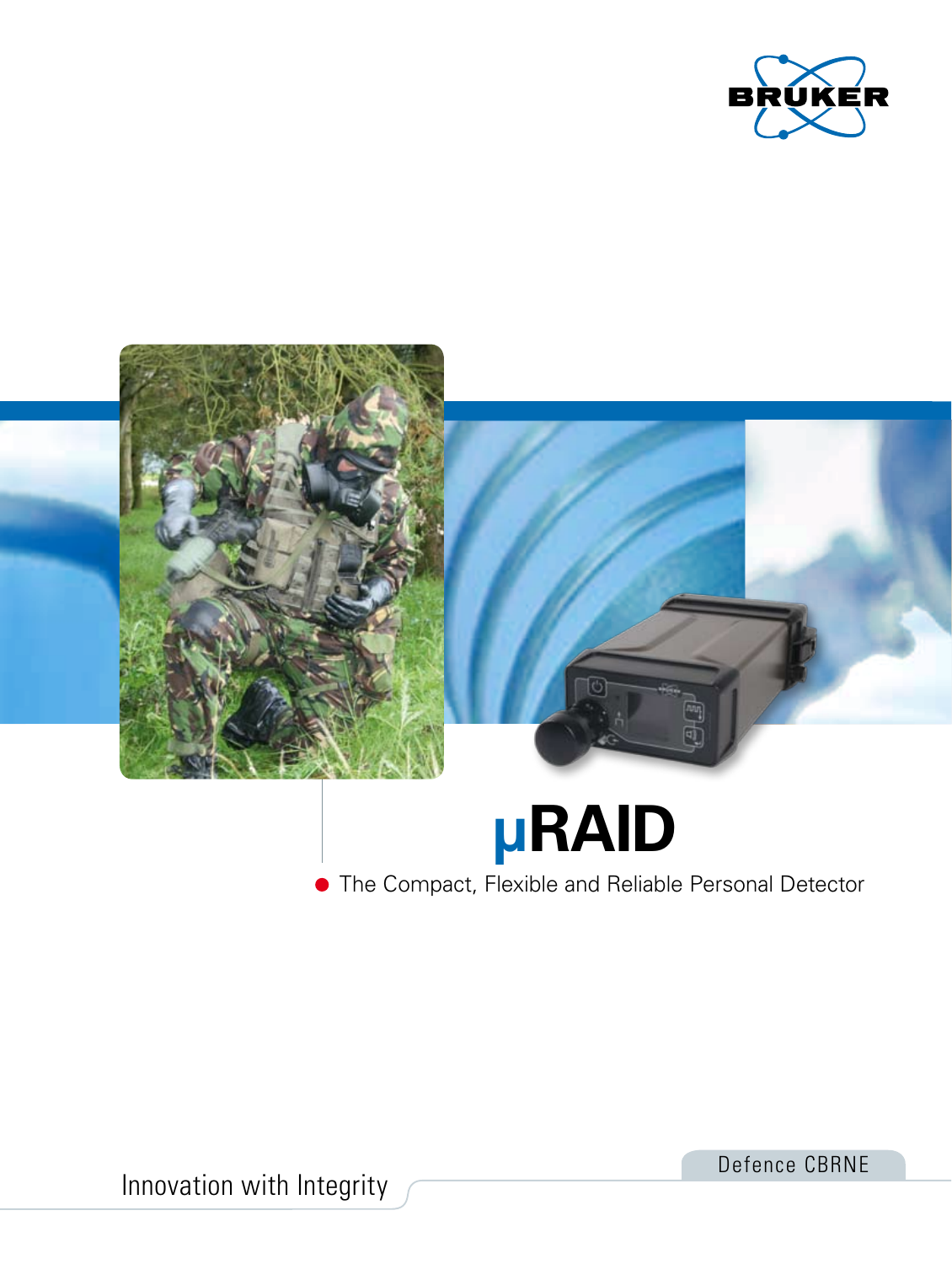# **The Personal Chemical Detector from Bruker's Trusted Technology**



# **Ion Mobility Spectrometry (IMS) based**

The µRAID is a compact, easy-to-use IMS based chemical agent detector for personal use.

# **Rely on performance**

Thanks to high levels of interference rejection from technology based on the RAID-M100 in a new compact and lightweight form, and unmatched overall sensitivity in this class of instrument, you can always have confidence in the results.

### **Stay flexible**

A flexible battery concept lets you use commercially available AA or C cells, rechargeable batteries or dedicated battery solutions.

#### **Expect the unexpected**

Ready for when you need it, stealth mode operation includes earpiece, Bluetooth data access and night vision compatibility. High altitude operation delivers the superior usability required.

# **Stay prepared – prepared for the worst**

The expandable TIC capability is organized in to five libraries that can be tailored with the relevant instrument dataset for your scenario.







Pouch, carrying and service Earpiece Earphiece Standard battery unit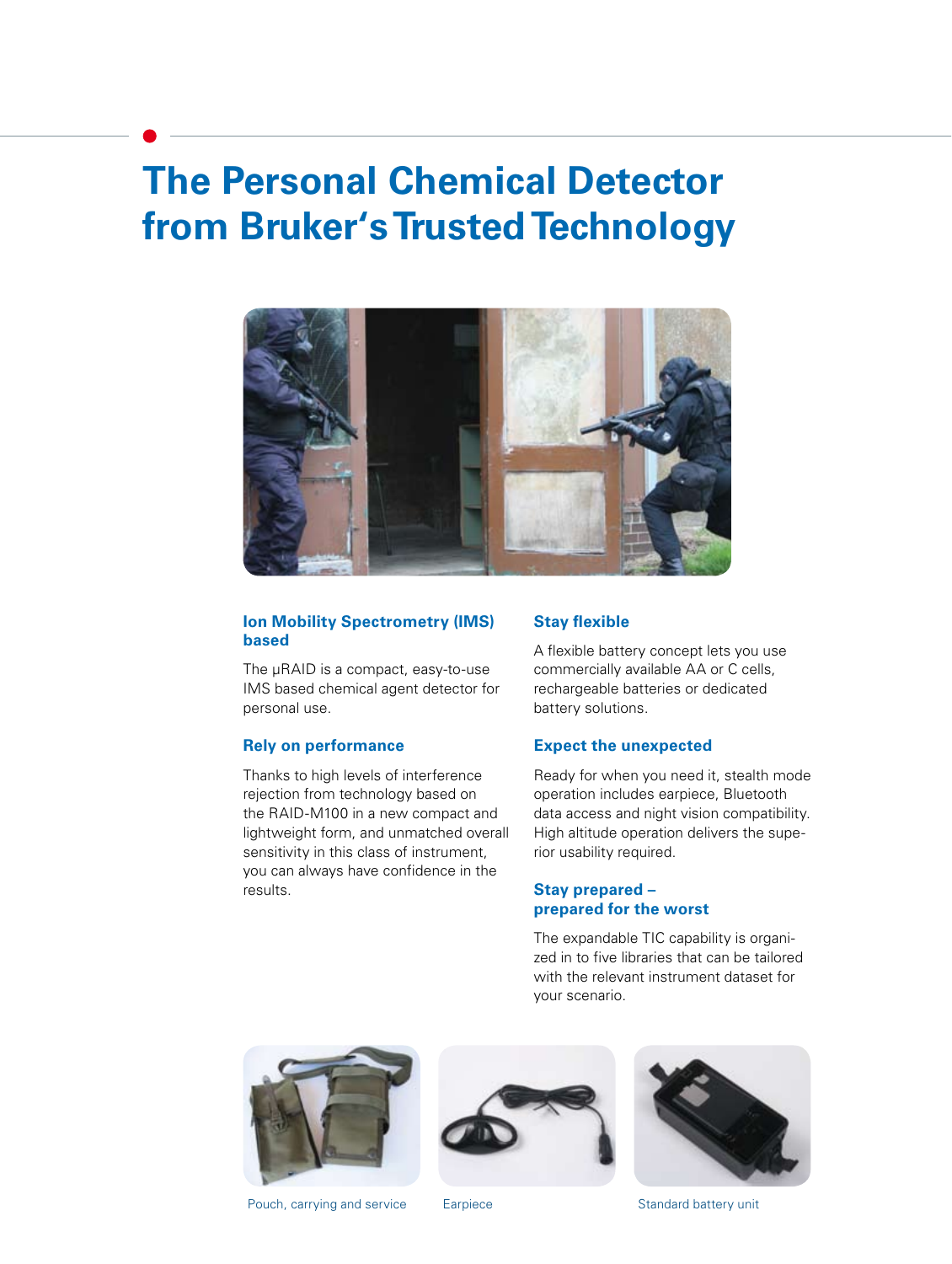# **Expect the Unexpected**

#### **Key features**

- **Effective substance identification from proven RAID-M100 technology**
- **Unmatched sensitivity in its class**
- **Compact, lightweight and easy-to-use**
- **High altitude operation**
- **Stealth mode**
- **Extensive TIC capabilities**
- **Flexible battery concept**
- **Low through-life costs, maintenance at operator level**





# **Cost-effective and easy to maintain in the field**

Designed for optimal usability on the digital battlefield the μRAID impresses with its minimal logistics requirements. Superior availability in the field is ensured thanks to its consumables being exchangeable at operator level. The drying filter is a consumable with a typical life of not less than 250 hours (depending on environmental conditions). Crucially there is no need to swap out consumables when a chemical agent is detected.

The μRAID comes with key accessories for flexible operational use. Two simulants are included as confidence boosters to assure the user that the equipment is functioning correctly.